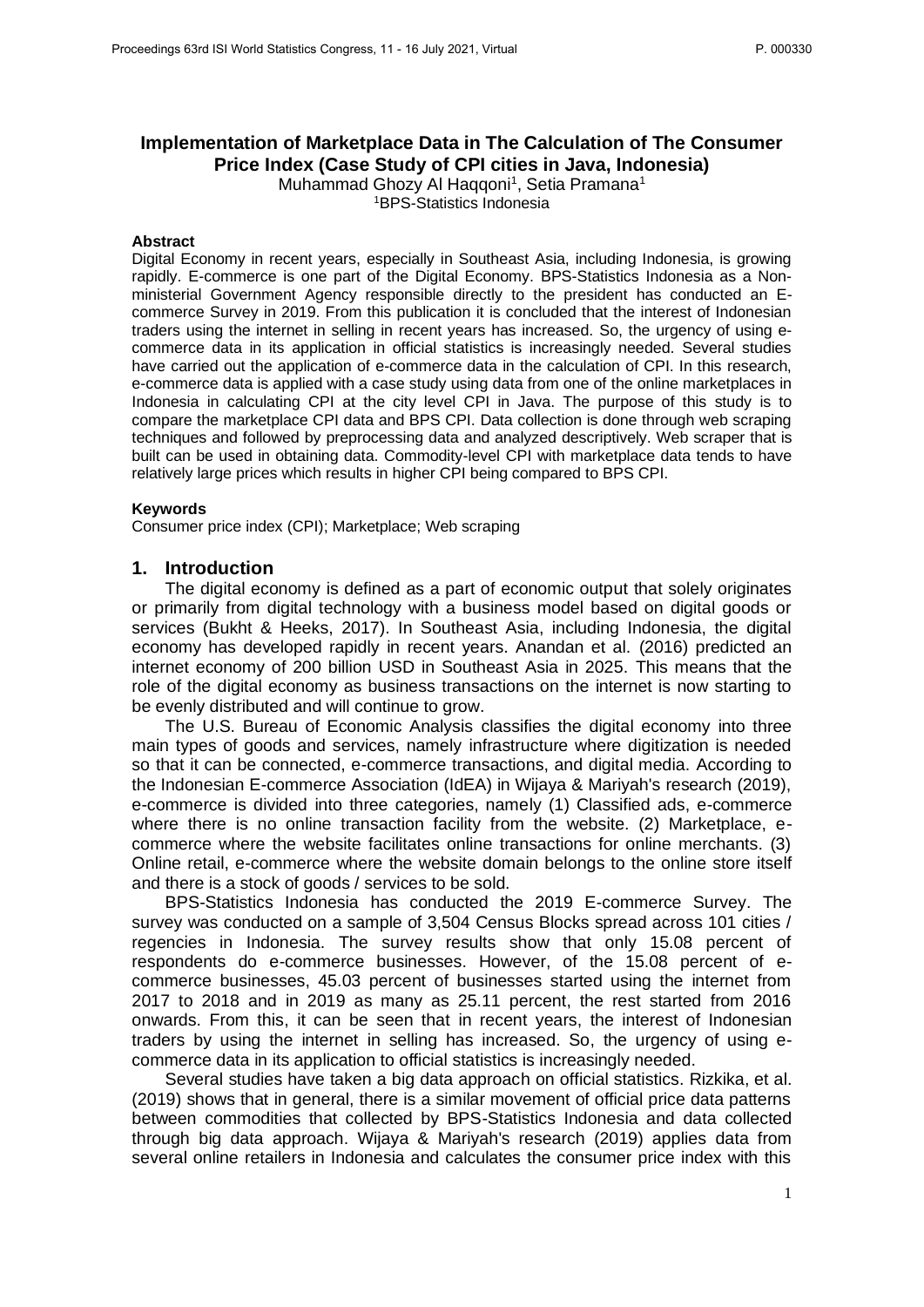data, which then compares the results of the e-commerce-based CPI and BPS. Nonetheless, the research locus is assumed to be in the DKI Jakarta area due to limited online retail data which does not have information on sales locations. The results of this study indicate that the e-commerce-based CPI calculation can be done using the BPS calculation approach. Also, in early 2020, the BPS CPI calculation uses a method based on the results of the 2018 Cost of Living Survey.

Therefore, this study will implement e-commerce data from one of the online marketplaces in Indonesia in calculating the CPI. Researchers build a web scraper to obtain data from one of the online marketplaces in Indonesia. From the data obtained, a comparison is made between the CPI marketplace data approach and the BPS CPI.

## **2. Methodology**

### **2.1 Data Sources**

- a) Marketplace data obtained from one of the online marketplaces in Indonesia using web scraping technique during April to June 2020.
- b) Official Consumer Price Data Index obtained from BPS-Statistics Indonesia.

### **2.2 Web Scraping and Data Preprocessing**

A simple web scraper application scrapes web pages, extracts the required data from the response and then saves the extracted data to a data store such as a flat file (Patel & Patel, 2014). In this study, the web scraper request on the marketplace website with the GET method, this can be done because the marketplace provides an API that makes it easier for researchers to obtain data.

**Figure 2.2.1:** Process to obtain marketplace data with web scraping technique



The web scraper that has been built will be run by searching for commodity data based on BPS commodity packages, whereas a list of commodity package to be included in the search is required. The BPS-Statistics Indonesia commodity package according to the 2018 SBH (Cost of living Survey) consists of 11 Expenditure Groups which consist of commodity goods and services. The data that has been obtained through scraping is then entered in the preprocessing stage as follow in figure below.

**Figure 2.2.2:** Data Preprocessing Flow

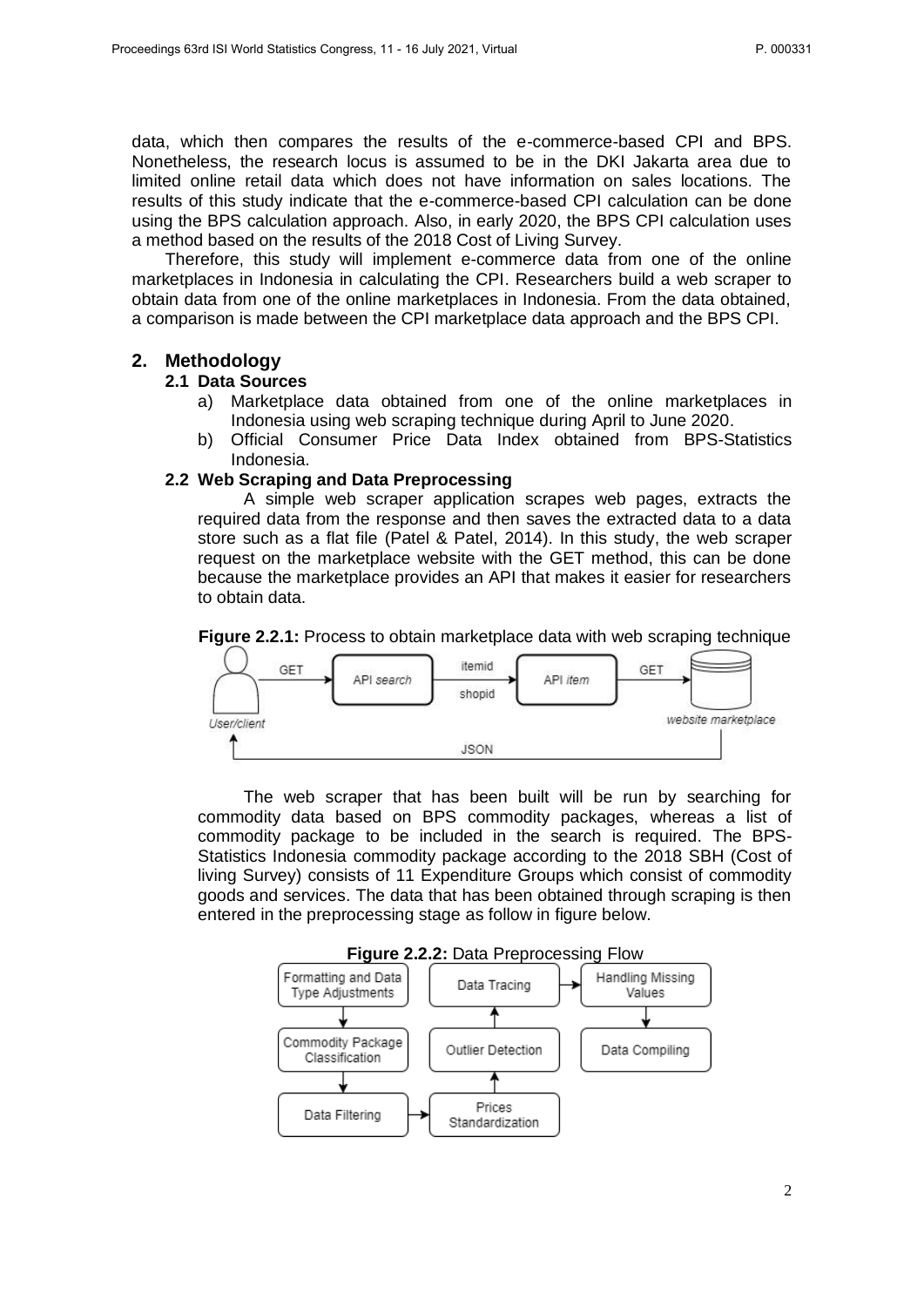#### **2.3 Consumer Price Index**

In the 2020 CPI Processing Book, Book 5, BPS-Statistics Indonesia uses a modified Laspeyers index method, called the Modified Laspeyers method. In general, the formula used is as follows:

$$
I_n = \frac{\sum_{i=1}^{k} \frac{P_{ni}}{P_{(n-1)i}} P_{(n-1)i} \cdot Q_{0i}}{\sum_{i=1}^{k} P_{0i} \cdot Q_{0i}} \tag{1}
$$

Where  $I_n$  denotes index in period n;  $P_{ni}$  denotes commodity price i in period n;  $P_{(n-1)i}$  denotes commodity price I in period n-1;  $P_{0i}Q_{0i}$  denotes consumption value of commodity i in base year;  $P_{(n-1)i}$ ,  $Q_{0i}$  denotes consumption value of commodity i in period n-1; and  $k$  denotes the sum of commodity in a pack.

In this study, several adjustments were made from the calculation of BPS-Statistics Indonesia. The differences in the counting process are described in Table 2.3.

| <b>No</b>      | <b>Differentiator</b>            | <b>BPS-Statistics</b>                                                                                                                             | Marketplace                                                                                                                                                                                                                                        |
|----------------|----------------------------------|---------------------------------------------------------------------------------------------------------------------------------------------------|----------------------------------------------------------------------------------------------------------------------------------------------------------------------------------------------------------------------------------------------------|
| (1)            | (2)                              | (3)                                                                                                                                               | (4)                                                                                                                                                                                                                                                |
| 1              | Market Weight                    | Location consists of the name of the<br>market within a market type.<br>However, current weighting has only<br>been applied to the rice commodity | Market location listing was not carried out<br>because the selection of respondents<br>on marketplace data was different from the<br>selection of BPS respondents. Therefore,<br>the weight of the location is neglected.                          |
| $\overline{2}$ | Weighted<br>by<br>Type of Market | Based on the weight of traditional<br>markets and modern markets.                                                                                 | Because it only consists of one type of<br>market, namely the online marketplace, the<br>weight of location type is 1 which in other<br>words can be ignored                                                                                       |
| 3              | <b>Quality Weight</b>            | calculating the average commodity<br>price for each quality.                                                                                      | Calculation of the average commodity price<br>is by calculating the average price of all<br>qualities with similar commodities.                                                                                                                    |
| 4              | Commodity<br>Weights             | Used in processing CPI at the<br>national level                                                                                                   | This study it did not cover all CPI cities<br>according to the 2018 SBH. So, the<br>calculation of the CPI is limited to the city<br>level of the CPI,                                                                                             |
| 5              | Consumption<br>Value             | The Basic Consumption Value uses<br>the BPS Base NK for the 2018 SBH<br>results.                                                                  | total marketplace and<br>The<br>value<br>of<br>BPS consumption by expenditure group is<br>adjusted to the number of commodities<br>covered in the research. This consumption<br>value is used in calculating the CPI for the<br>expenditure group. |

**Table 2.3:** Differences in BPS CPI Processing and Marketplace CPI

#### **3. Result and Discussion**

In this section, sample results are selected that represents the research. BPS-Statistics commodity packages consist of 835 types of commodities. The results of commodity listings used for search on the web scraper amounted to 535 types of commodities. Meanwhile, the number of commodities obtained was 487 commodities. Where Jakarta has the highest commodities, which is 221 commodities and Sumenep has the lowest commodities, only 4 commodities.

Differences in the concept and definition of BPS, such as the weight of quality and consumption value for calculating the CPI and the unavailability of marketplace supporting data are the main limitations in this study. However, after going through a process of adjustment and approach, this research was able to produce CPI with a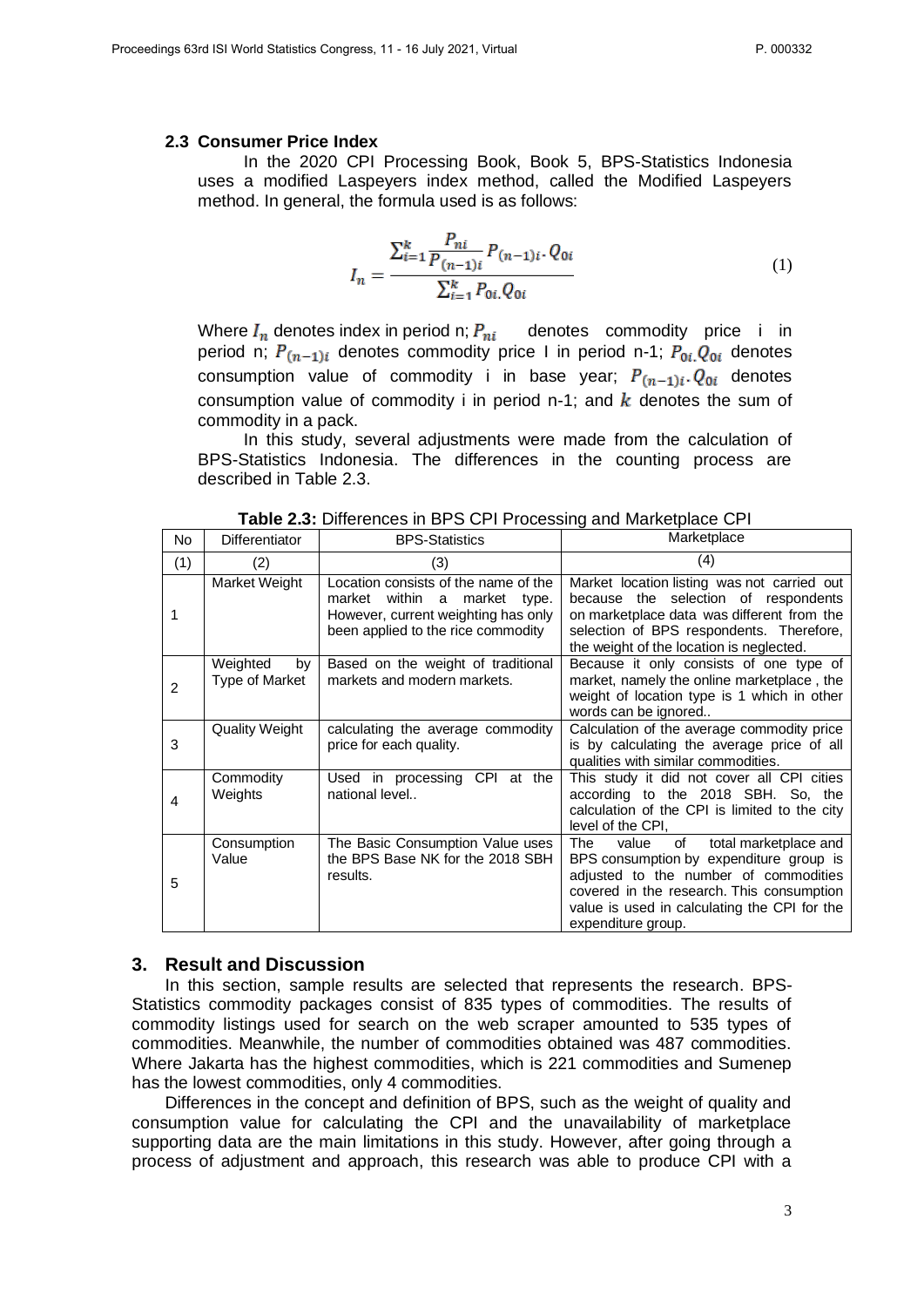marketplace data approach. Furthermore, a descriptive analysis was carried out regarding the CPI that had been produced in the study. The analysis was carried out in each city at the commodity level The CPI that was compared in the study was the CPI for May 2020.

# **Commodity Level**

At the commodity level, a case is analyzed based on the BPS CPI value, namely commodities that generally have the highest BPS CPI. Based on the BPS CPI for May 2020, the commodity that generally has the highest CPI value in each CPI city is the shallot commodity. Which is described as figure below.



**Figure 3.1:** BPS CPI and the marketplace for shallot commodities

Figure 3.1 shows that the marketplace CPI at the commodity level generally has a higher index than the BPS CPI. Five (5) cities that had lower index scores than BPS CPI were Bogor, Probolinggo, Surakarta, Tegal, and Surabaya. Based on several online news publications, the demand for shallots before Eid al-Fitr has experienced a rapid increase in prices. This incident caused a high CPI for both the BPS CPI and the CPI with a marketplace data approach.

# **4. Conclusion**

Based on the results and discussion that has been done, the following conclusions can be obtained:

- a) The construction of a web scraper in one of the marketplaces in Indonesia to obtain marketplace data has been successfully built. The web scraper created can extract data directly into CSV format after receiving a response from the marketplace website. However, it is necessary to pay attention to internet connection when obtaining data.
- b) The CPI with a marketplace data approach at the city level tends to have a higher index value than the BPS CPI. This indicates a difference in relative prices for BPS commodities and marketplace data. The BPS CPI and the marketplace in general have quite a small difference, meaning that the CPI calculation with marketplace data is quite good.

## **References**

1. Anandan, R., Sipahimalani, R., Bharadwaj, Alap., Jhangiani J., Kim D., Ramesh, S. (2016*). e-conomy SEA: Unlocking the \$200B Digital Opportunity*. Asia Pasific: Google-Temasek.